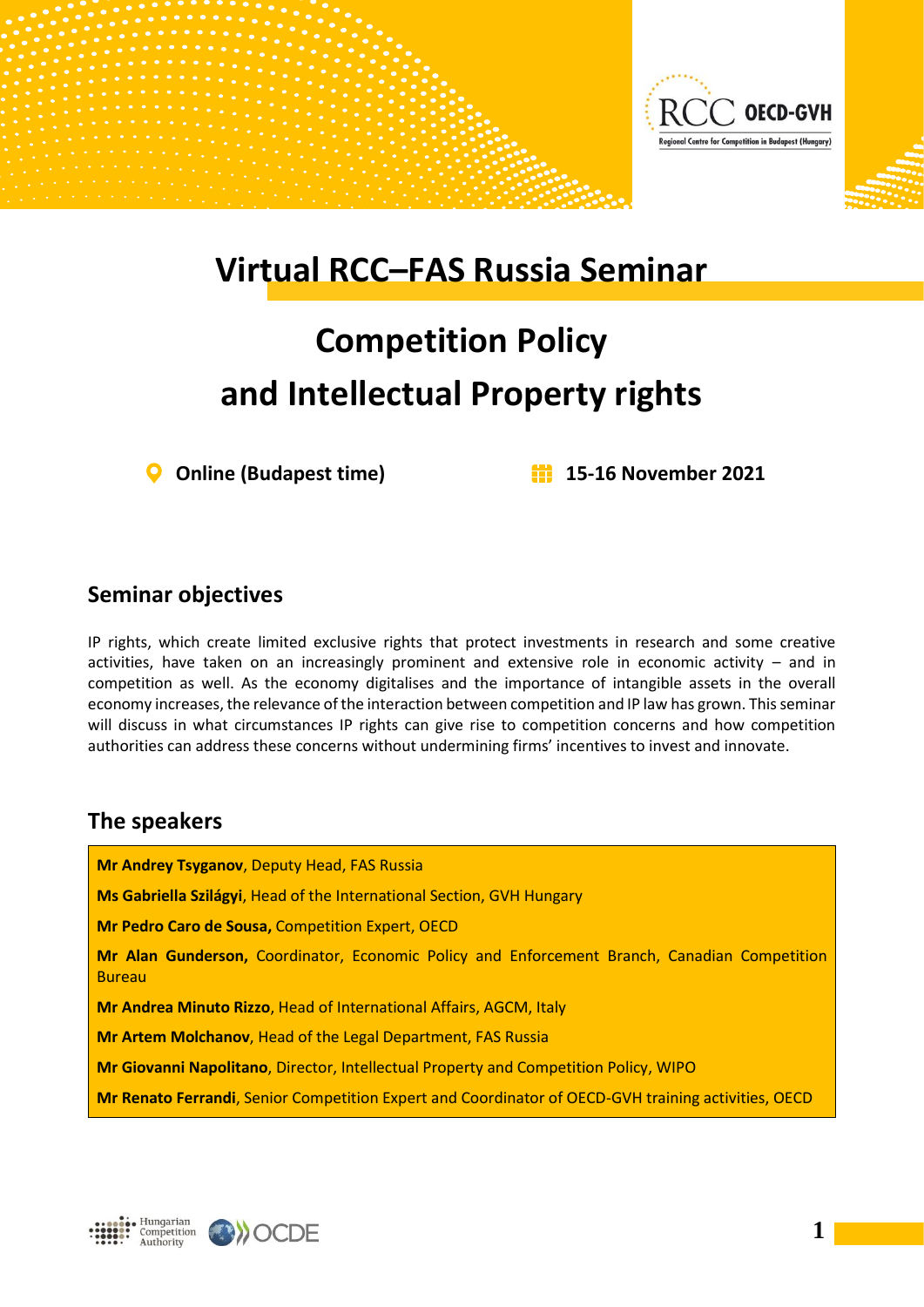### **Agenda**

| <b>Monday, 15 November 2021– morning session</b>    |                                                                                                                                |
|-----------------------------------------------------|--------------------------------------------------------------------------------------------------------------------------------|
| 09.30-10.00                                         | <b>Opening remarks</b>                                                                                                         |
| (Budapest time)                                     | Mr Andrey Tsyganov, Deputy Head of the FAS Russia<br>Mr Renato Ferrandi, Coordinator of OECD-GVH RCC training activities, OECD |
| 10.00-11.00                                         | The interface between IP rights and competition: key policy and enforcement issues                                             |
|                                                     | Mr Pedro Caro de Sousa and Mr Renato Ferrandi, OECD                                                                            |
| 11.00-12.00                                         | Online platforms and IP rights: new challenges for competition policy                                                          |
|                                                     | Mr Giovanni Napolitano, WIPO                                                                                                   |
| <b>Monday, 15 November 2021 - afternoon session</b> |                                                                                                                                |
| 14.00-14.10<br>(Budapest time)                      | <b>Introduction</b>                                                                                                            |
|                                                     | Mr Renato Ferrandi, OECD                                                                                                       |
| 14.10-15.10                                         | Antitrust cases involving IP issues: specific elements to be considered                                                        |
|                                                     | Mr Andrea Minuto Rizzo, AGCM, Italy                                                                                            |
| 15.10-16.10                                         | Providing enforcement guidelines: the example of the Intellectual Property<br><b>Enforcement Guidelines in Canada</b>          |
|                                                     | Mr Alan Gunderson, Canadian Competition Bureau                                                                                 |
|                                                     |                                                                                                                                |
| <b>Tuesday, 16 November 2021 - morning session</b>  |                                                                                                                                |
| 09.30-09.40<br>(Budapest time)                      | <b>Introduction</b>                                                                                                            |
|                                                     | Mr Renato Ferrandi, OECD                                                                                                       |
| 9.40-10.20                                          | Balance between competition interests and intellectual property                                                                |
|                                                     | Mr Artem Molchanov, FAS Russia                                                                                                 |
| 10.20-11.00                                         | The pharmaceutical sector: issues and key cases involving IP rights                                                            |
|                                                     | Mr Pedro Caro de Sousa, OECD                                                                                                   |
| 11.00-11.45                                         | Opportunities for cooperation between competition and IP agencies                                                              |